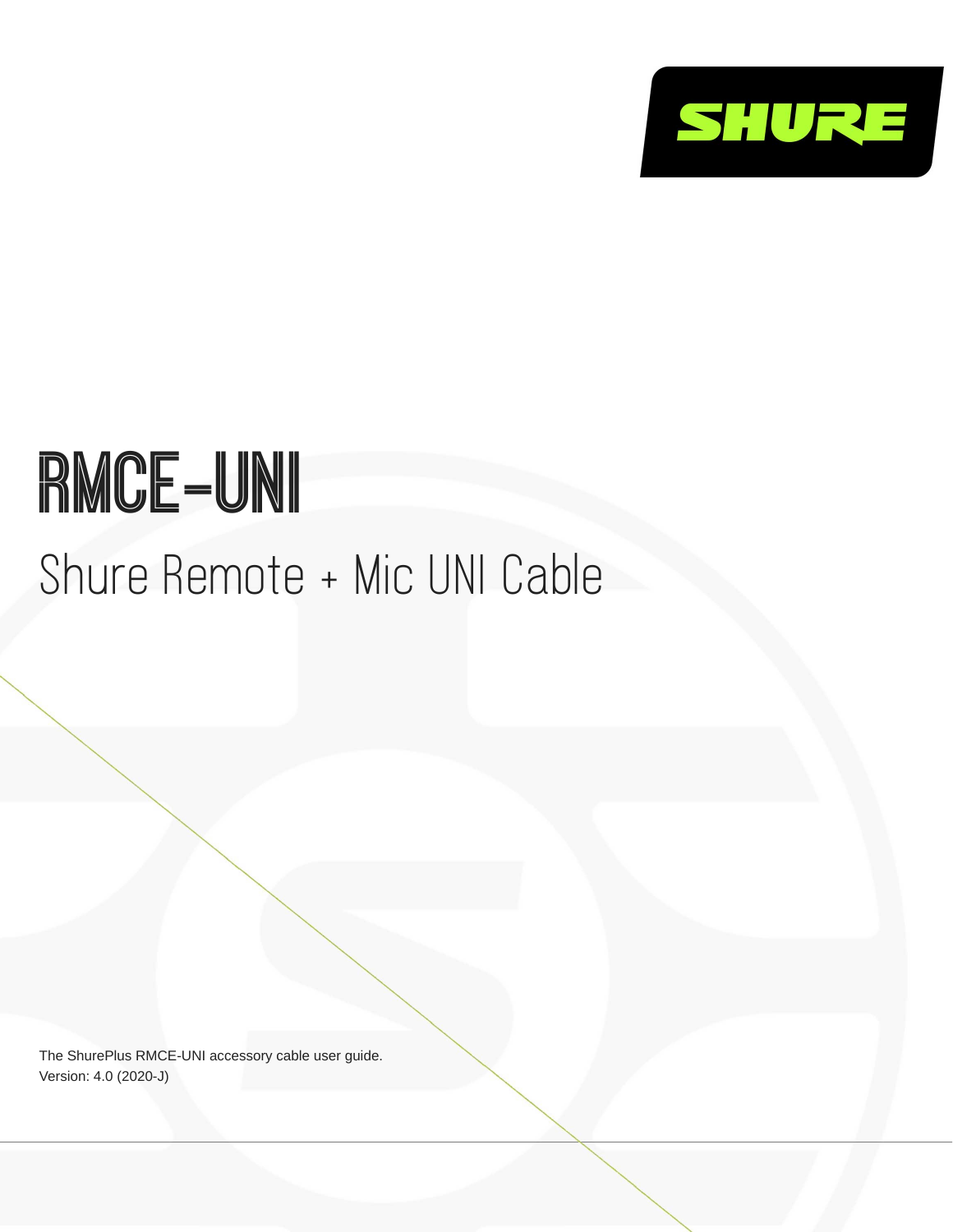# Table of Contents

|                                       |   | <b>The Universal Switch</b> | 3 |
|---------------------------------------|---|-----------------------------|---|
| RMCE-UNI Shure Remote + Mic UNI Cable | 3 |                             |   |
|                                       |   | <b>Using the Remote</b>     | 3 |
| <b>UNI Accessory Cable</b>            | 3 |                             |   |
| Features                              | 3 | <b>Specifications</b>       | 4 |
|                                       |   | <b>Certifications</b>       | 4 |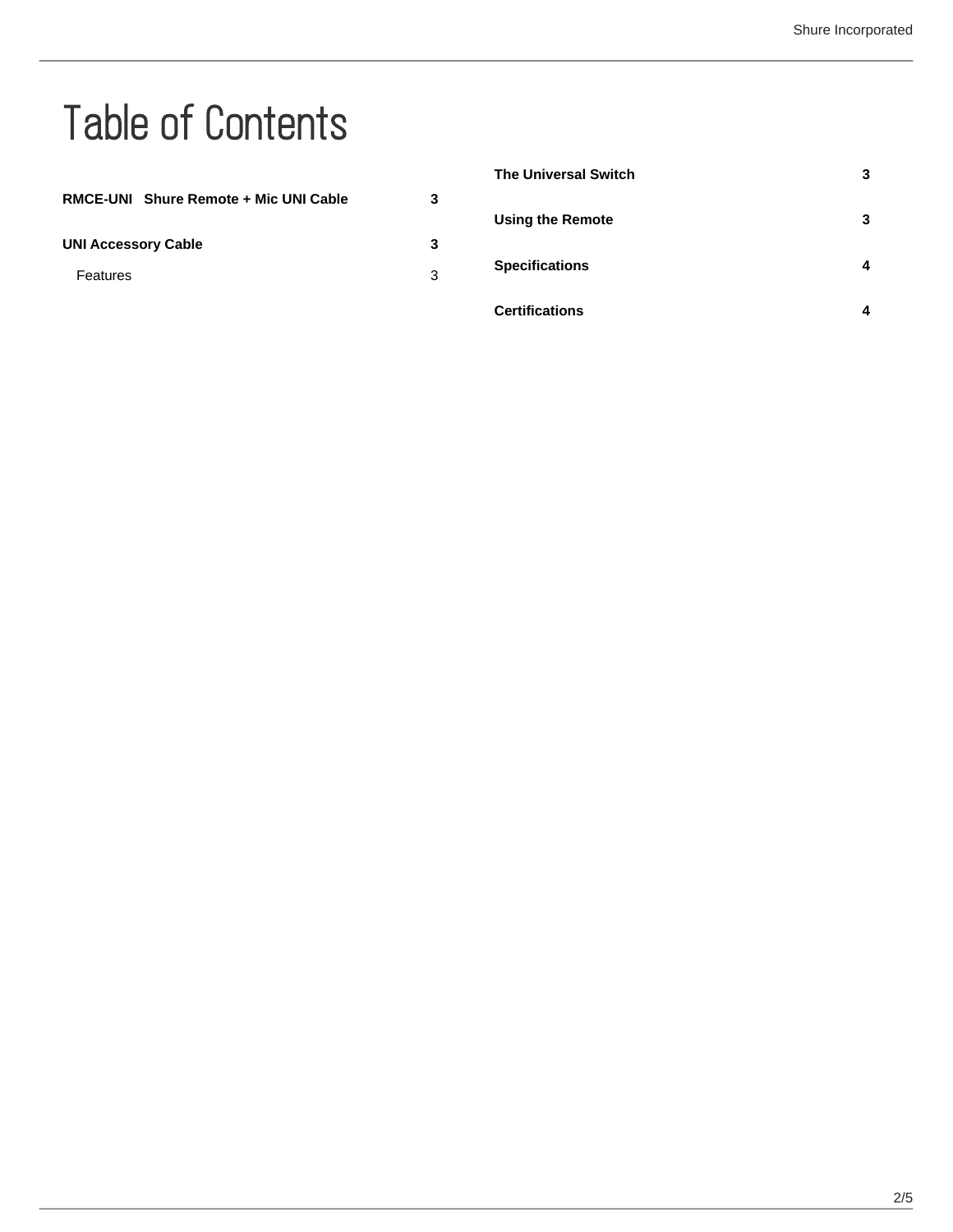#### <span id="page-2-0"></span>RMCE-UNI Shure Remote + Mic UNI Cable

#### <span id="page-2-1"></span>UNI Accessory Cable

Shure UNI cables are designed for continued functionality between mobile devices and your Shure earphones. They feature a 3.5 mm (1/8″) TRRS connector and three button controls with in-line microphone for phone calls and voice applications.

#### <span id="page-2-2"></span>Features

- 3.5 mm (1/8″) cable adapter
- Selectable Android or iOS operation
- Three button control functionality
- In-line microphone
- Legendary Shure quality and reliability

### <span id="page-2-3"></span>The Universal Switch



The universal switch is located on the base of the three button remote.

| Android device |
|----------------|
| iOS            |

## <span id="page-2-4"></span>Using the Remote

Use the remote to control compatible media phone players.

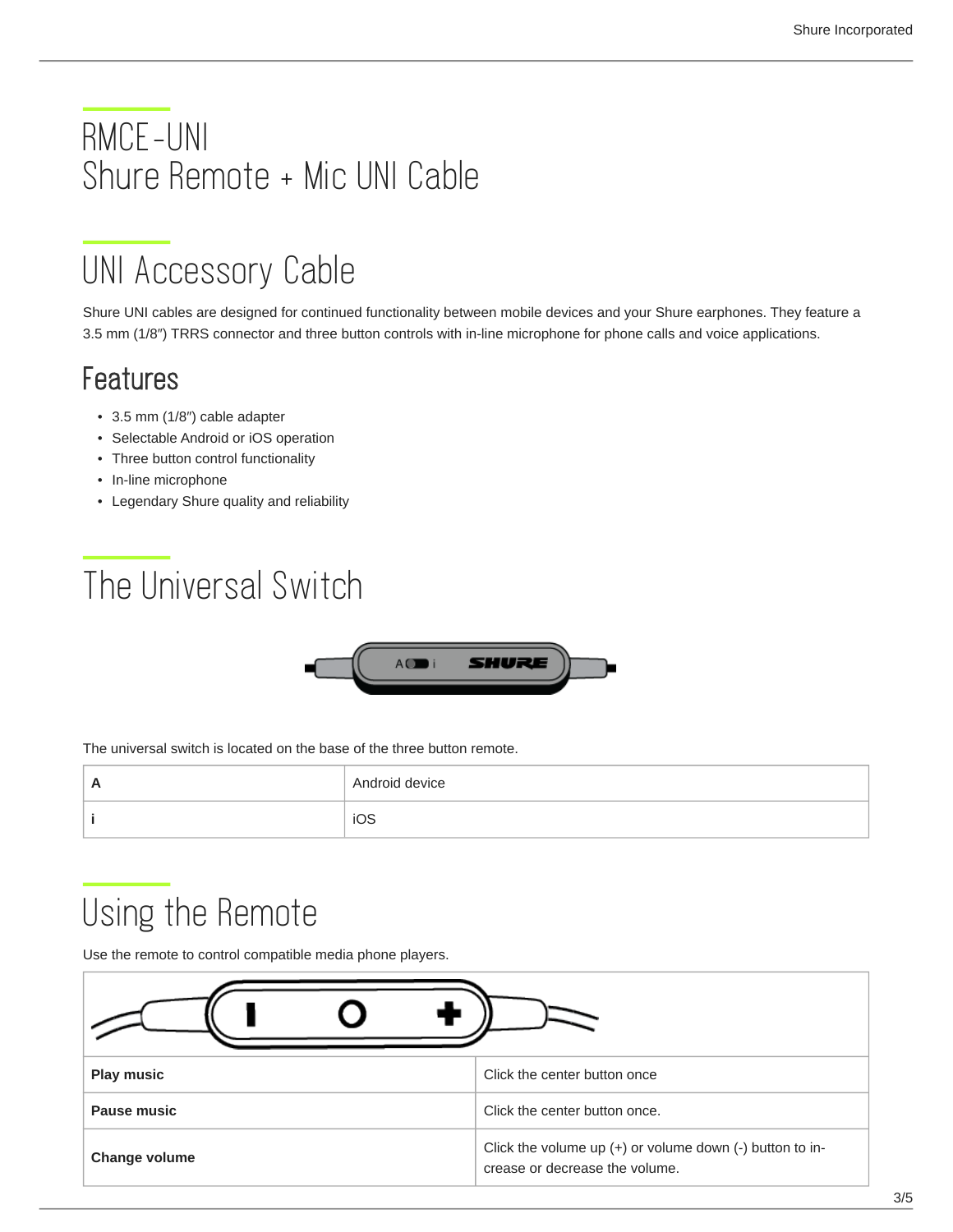| Go to next track             | Double-click the center button.          |
|------------------------------|------------------------------------------|
| Go to previous track         | Triple-click the center button.          |
| <b>Restart current track</b> | Triple-click after 6 seconds.            |
| <b>Fast-forward</b>          | Double-click and hold the center button. |
| Send/End Call                | Click the center button once.            |

For more information about compatible models go to: www.shure.com

#### <span id="page-3-0"></span>**Specifications**

#### **Connector**

3.5 mm (1/8″)

#### **Housing**

ABS plastic with TPE strain-relief.

Maximum Cable Length

127 cm (50 in.)

Cable Diameter

3 mm

Net Weight

0.7oz.

### <span id="page-3-1"></span>**Certifications**

**Note:** Testing is based on the use of supplied and recommended cable types. The use of other than shielded (screened) cable types may degrade EMC performance.

This product meets the Essential Requirements of all relevant European directives and is eligible for CE marking.

The CE Declaration of Conformity can be obtained from: www.shure.com/europe/compliance

Authorized European representative: Shure Europe GmbH Headquarters Europe, Middle East & Africa Department: EMEA Approval Jakob-Dieffenbacher-Str. 12 75031 Eppingen, Germany Phone: +49-7262-92 49 0 Fax: +49-7262-92 49 11 4 Email: info@shure.de

 $\begin{bmatrix} \frac{\text{Mosto for}}{\text{if}} \\ \text{if } \text{iPhone} \mid \text{iPad} \mid \text{iPod} \end{bmatrix}$